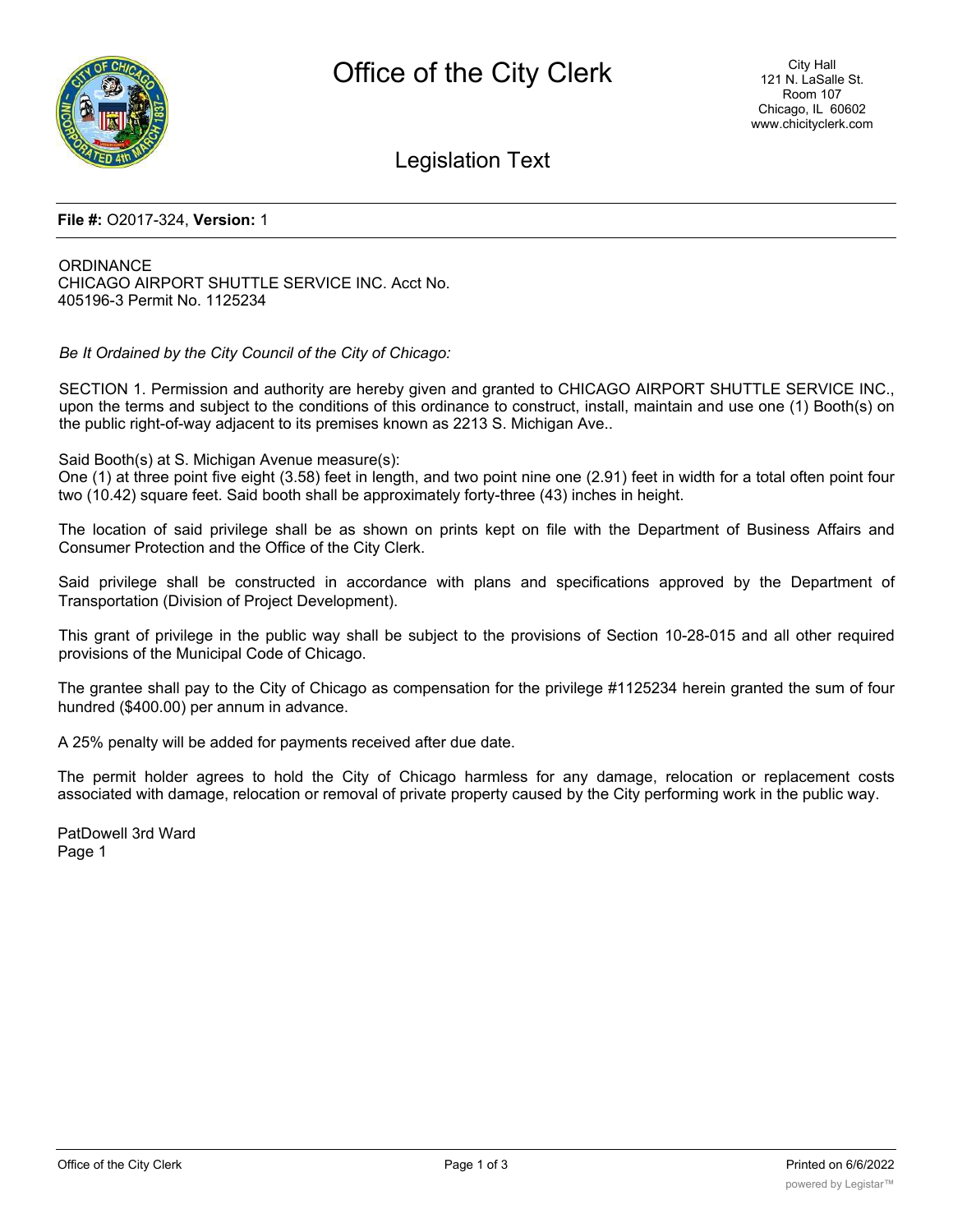Authority herein given and granted for a period of five (5) years from and after Date of Passage.

**1\*? -if:1**

**I i**

**I !**

**f**